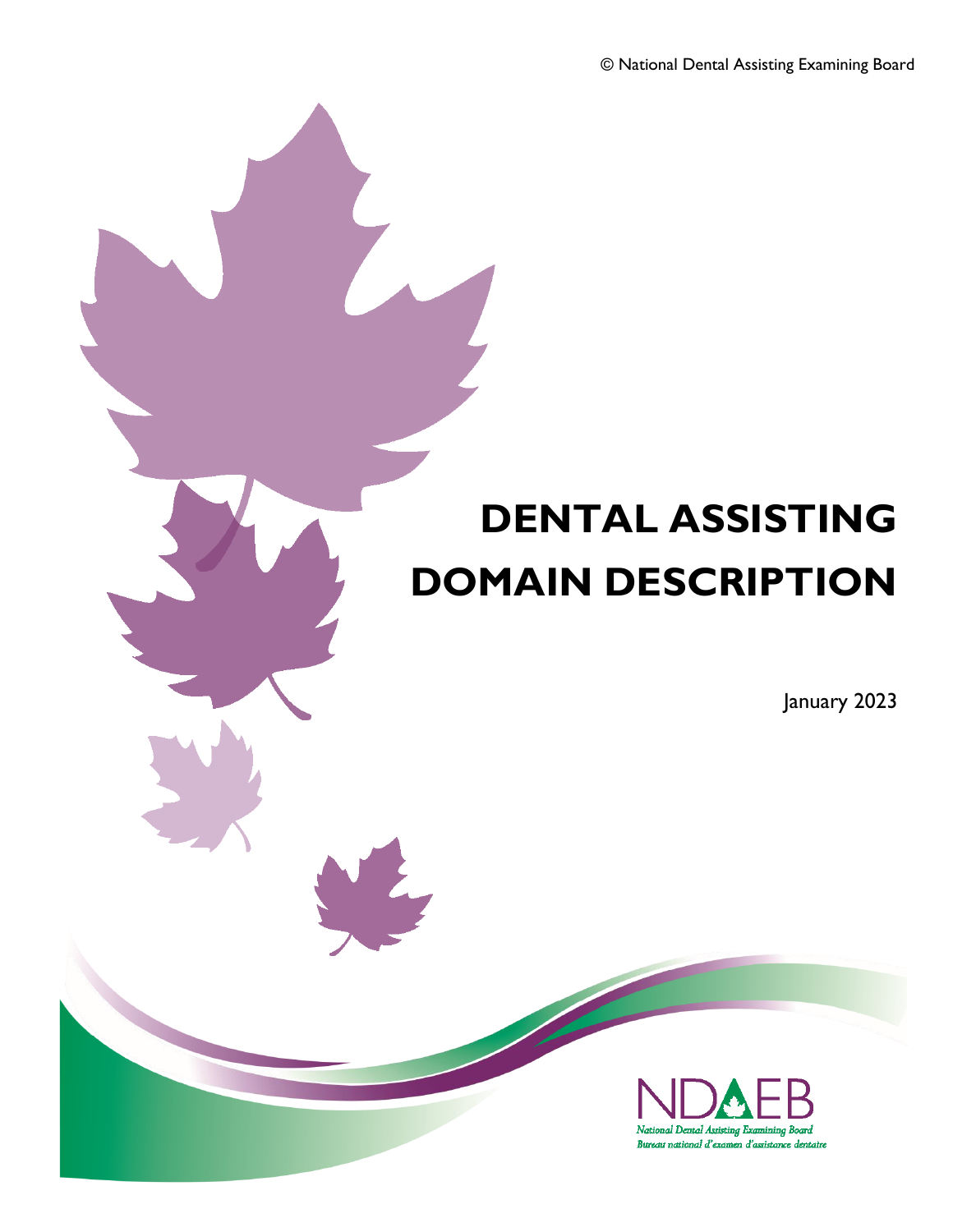## **Table of Contents**

| 1.    |  |  |
|-------|--|--|
| 2.    |  |  |
| 2.1.  |  |  |
| 2.2.  |  |  |
| 2.3.  |  |  |
| 2.4.  |  |  |
| 2.5.  |  |  |
| 2.6.  |  |  |
| 3.    |  |  |
| 3.1.  |  |  |
| 3.2.  |  |  |
| 4.    |  |  |
| 5.    |  |  |
| 5.1.  |  |  |
| 5.2.  |  |  |
| 5.3.  |  |  |
| 5.4.  |  |  |
| 5.5.  |  |  |
| 5.6.  |  |  |
| 5.7.  |  |  |
| 5.8.  |  |  |
| 5.9.  |  |  |
| 5.10. |  |  |
| 5.11. |  |  |
| 5.12. |  |  |
| 6.    |  |  |
| 7.    |  |  |
| 7.1.  |  |  |
| 7.2.  |  |  |
| 7.3.  |  |  |
| 7.4.  |  |  |
| 7.5.  |  |  |
| 7.6.  |  |  |
| 7.7.  |  |  |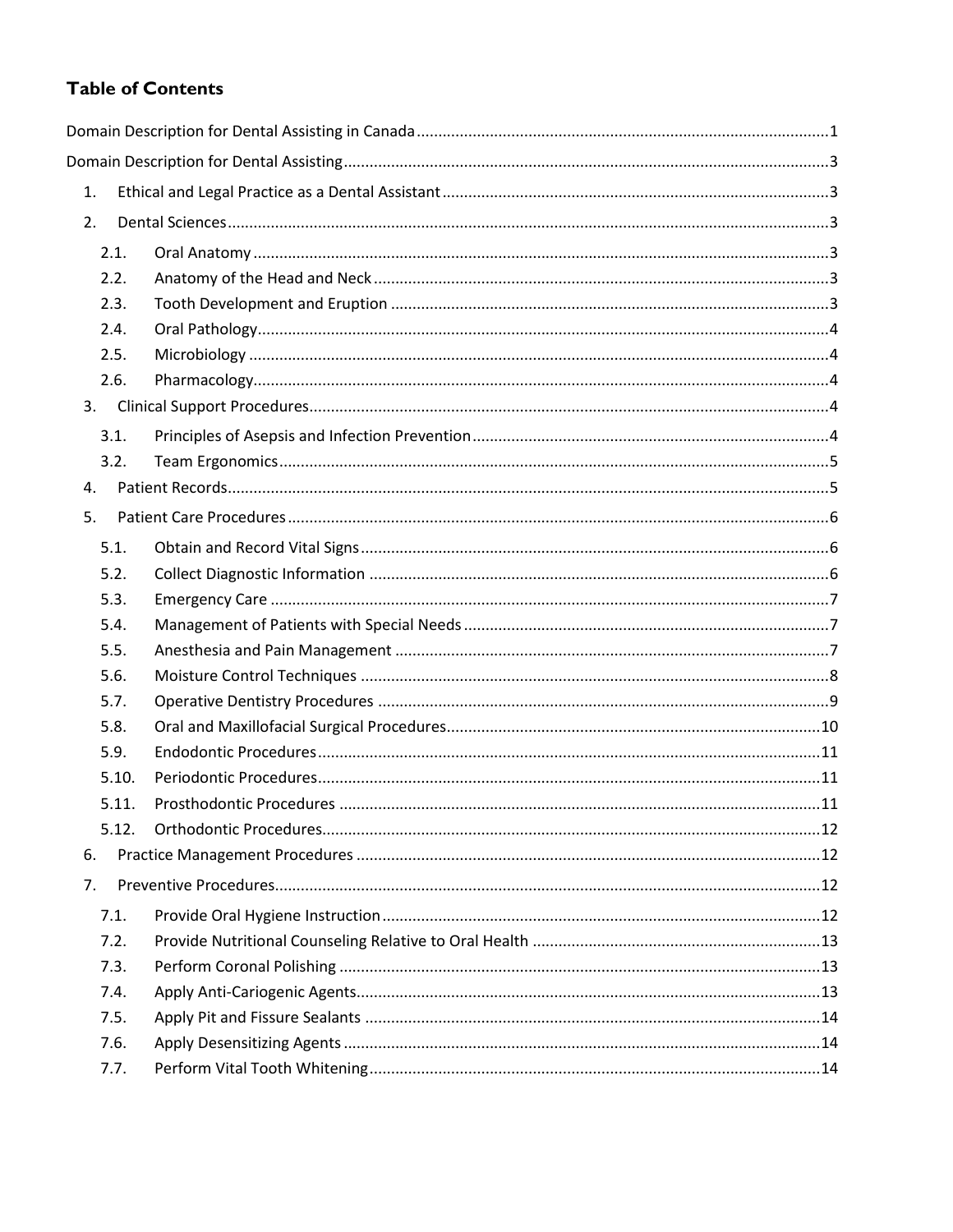## <span id="page-2-0"></span>**Domain Description for Dental Assisting in Canada**

The Domain Description for Dental Assisting is a document developed by the NDAEB that represents the knowledge, skills, attitudes and behaviours the dental assistant should possess upon entry/re-entry into practice. The Domain Description is a working document that reflects the national standards of practice established for dental assisting and includes all Core Skills agreed upon by the NDAEB in consultation with stakeholders of the profession.

The Domain Description is maintained by NDAEB and reviewed annually to ensure acceptability, clarity and relevance for the practice of dental assisting as identified from time-to-time by stakeholders of the profession. In addition, it is revised every 5 to 7 years following a National Occupational Analysis (NOA) of the profession (conducted in partnership with the CDAA and with the support of Canadian Dental Assisting Regulatory Authorities (CDARA)). The most recent NOA was completed in 2020. The results of the NOA are used by the NDAEB to inform and update the Domain Description.

In 2021, the NDAEB began its most current review of the Domain Description. The CAO/Registrar asked the Chief Examiner to Chair an operational committee to complete the review, and the final draft was distributed for circulation amongst NDAEB Stakeholders represented on its Board of Directors. Reviewing stakeholders include:

- Canadian Dental Assistants Association
- Canadian Dental Association
- College of Alberta Dental Assistants
- College of Dental Surgeons of British Columbia
- Commission on Dental Accreditation of Canada
- Dental Council of Prince Edward Island
- Educator Representative, Non-Accredited Programs
- Manitoba Dental Association
- New Brunswick Dental Society
- Newfoundland & Labrador Dental Board
- Ontario Dental Assistants Association
- Provincial Dental Board of Nova Scotia
- Saskatchewan Dental Assistants' Association

This review process was completed resulting in the 2022 final version of the Domain Description for Dental Assisting.

We wish to thank reviewing stakeholders for their important contribution to this review.

The NDAEB will use the new 2022 version of the Domain Description to adjust its examination blueprint and to design and administer its examinations beginning March 2023. Dental assisting schools should make adjustments to their curriculum and teach to the new Domain, in anticipation of this change.

The key functions of the Domain Description are:

- Describing the scope of practice for those entering or returning to practice
- Preparing candidates for the examination
- Developing dental assisting education/curriculum
- Guiding examination development and review.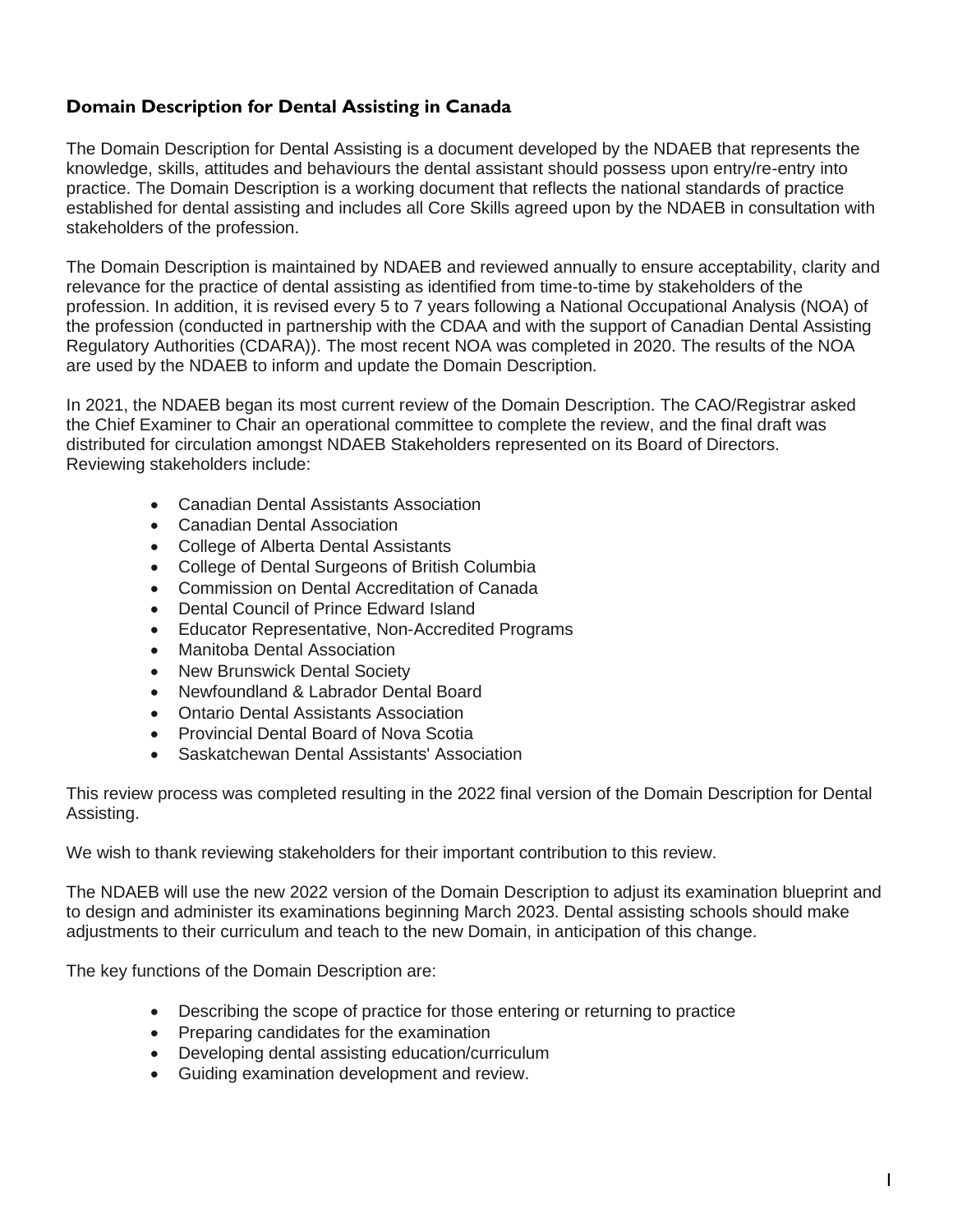Through its Written Exam Committee, the NDAEB has the authority to make minor amendments to wording in the Domain Description as may be necessary to clarify certain aspects of the document; however, substantive change which will result in changes to education program curriculum must be approved by the NDAEB.

Dental assisting schools, prospective examination candidates, and other stakeholder groups such as CDARA, DA associations and CDAC, will be given thirteen months advance notice prior to changes to the Domain Description being implemented.

## **What's changed?**

- The previous 8 domains have been reduced to 7 the skills and procedures from domain 7 (Laboratory Procedures) were dispersed into the more appropriate areas of the domain description:
	- o Removal of "preliminary" for impressions
	- $\circ$  Fabrication, trimming and storage of study models is now combined with 5.2.2 which previously involved obtaining, processing and preparing impressions for pouring
	- $\circ$  Fabrication of appliances and trays will now be included in the domain where the tray or appliance is used. For instance, impression tray fabrication and preparation is now within 5.11 and whitening tray fabrication is within domain 7.7
	- $\circ$  Laboratory supplies and equipment are not segregated from other office supplies and equipment, and as such any questions pertaining to them would be within domain 3 – Clinical Support Procedures
- Some subsections within a domain were combined to reduce repetition and increase clarity for candidates and stakeholders
- The percentages allocated to domains 3 and 4 were altered slightly with a higher percentage for Clinical Support Procedures being the most significant change. This was reflected in the NOA results, which indicated that safety, asepsis, infection prevention and routine equipment maintenance was of high importance and amongst the most frequently performed tasks for all respondents
- Composition of dental radiographic film, film processing and errors and artifacts that only pertain to film radiography will now be excluded from appearing on examinations
- "Terminology Used in the Domain Description" will now just refer candidates to the Glossary and Index section of each of the referenced textbooks

The NDAEB wishes to thank the Domain Description Review Committee for their outstanding work:

Donna Selski, CDA/RDA MA(LaT) Chief Examiner and Chair Lois Bergs, RDA Committee Member Angela O'Hanley, CDA Committee Member Jamie-Lynn Flemming, BA NDAEB Operations Manager Joanne Haché, (Cert. DA), CAE NDAEB Assessment Manager

Elroy Officer, CDA NDAEB President and Committee Member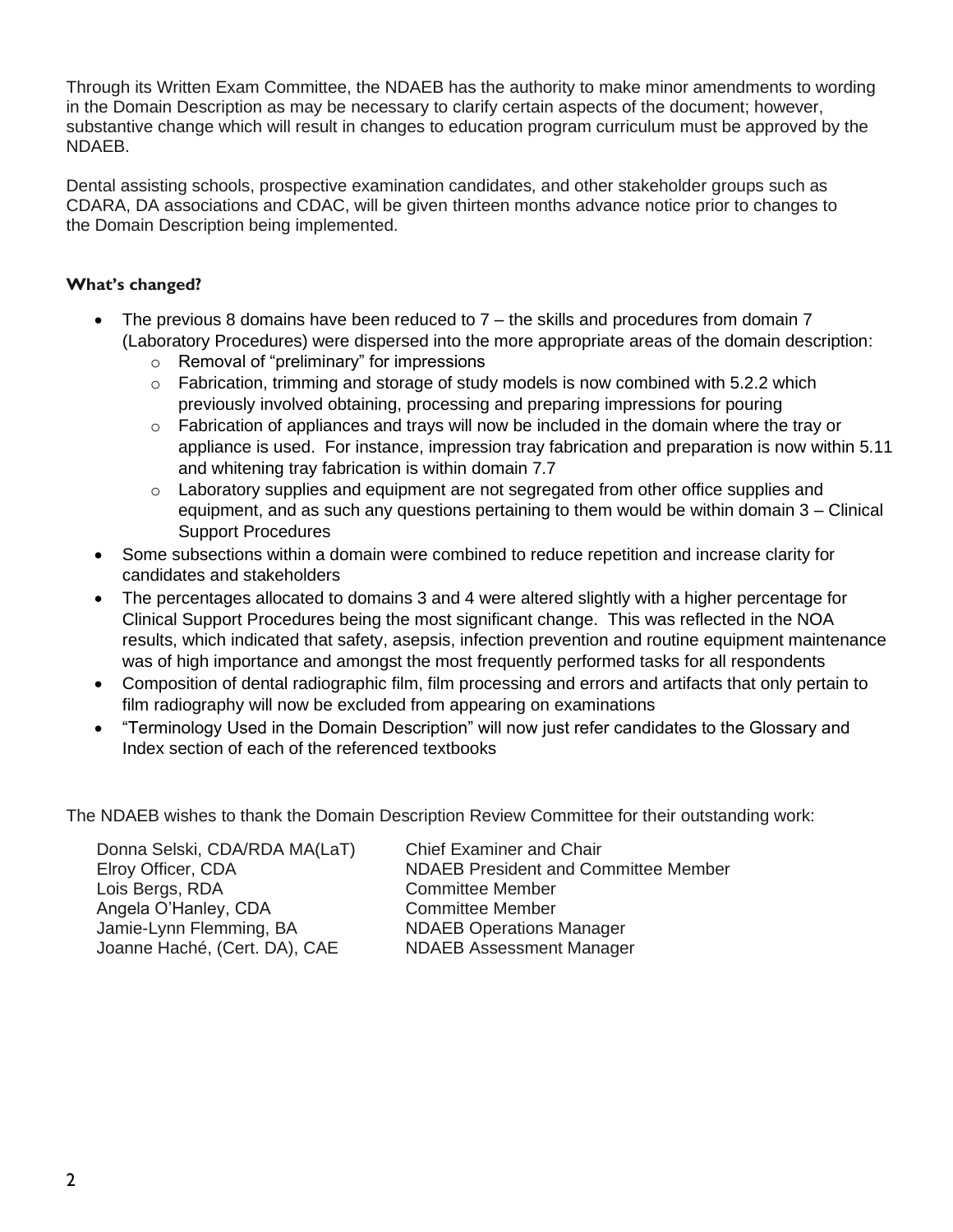## <span id="page-4-0"></span>**Domain Description for Dental Assisting**

#### <span id="page-4-1"></span>**1. ETHICAL AND LEGAL PRACTICE AS A DENTAL ASSISTANT (approximately 5% of 200 item exam)**

- 1.1. Apply the principles of the Canadian Dental Assistants Association (CDAA) Code of Ethics when providing or assisting with dental services
- 1.2. Practice legally within the National and Provincial, and territorial regulatory scope of practice
- 1.3. Report suspected physical, sexual, emotional abuse or neglect and assist with documentation and supports
- 1.4. Obtain informed consent from patients and/or caregivers prior to treatment and accurately document discussion following record keeping guidelines
- 1.5. Maintain privacy and confidentiality with all forms of patient records, communications, and interactions
- 1.6. Recognize and report any conflicts of interest when providing or assisting with dental treatment
- 1.7. Explain legal and ethical practice for treating patients with known infectious diseases

#### <span id="page-4-2"></span>**2. DENTAL SCIENCES (7-12% of 200 item exam)**

- <span id="page-4-3"></span>2.1. ORAL ANATOMY
	- 2.1.1. Describe, locate and identify structures and landmarks of the oral cavity
	- 2.1.2. Describe, locate and identify anatomical landmarks of the permanent and primary teeth
	- 2.1.3. Describe, locate and identify the tissues and supporting structures of the teeth
	- 2.1.4. Describe the functions of teeth and their supporting structures
- <span id="page-4-4"></span>2.2. ANATOMY OF THE HEAD AND NECK
	- 2.2.1. Identify and locate the bones of the head and describe their structure and function
	- 2.2.2. Identify and describe anatomical landmarks of the head and face
	- 2.2.3. Identify and describe the parts of the temporomandibular joint (TMJ), its movements and disorders or diseases
	- 2.2.4. Identify the muscles of the face and oral cavity and describe their function
	- 2.2.5. Identify and locate the salivary glands and ducts and describe their function
	- 2.2.6. Identify and locate the paranasal sinuses and describe their function
	- 2.2.7. Identify and describe the innervations of the teeth and surrounding tissues, of mandibular and maxillary arches
	- 2.2.8. Identify and locate the cervical lymph nodes and describe their functions
- <span id="page-4-5"></span>2.3. TOOTH DEVELOPMENT AND ERUPTION
	- 2.3.1. Describe oral and facial development, including the teeth
	- 2.3.2. Describe tooth eruption and exfoliation patterns for the primary and permanent dentitions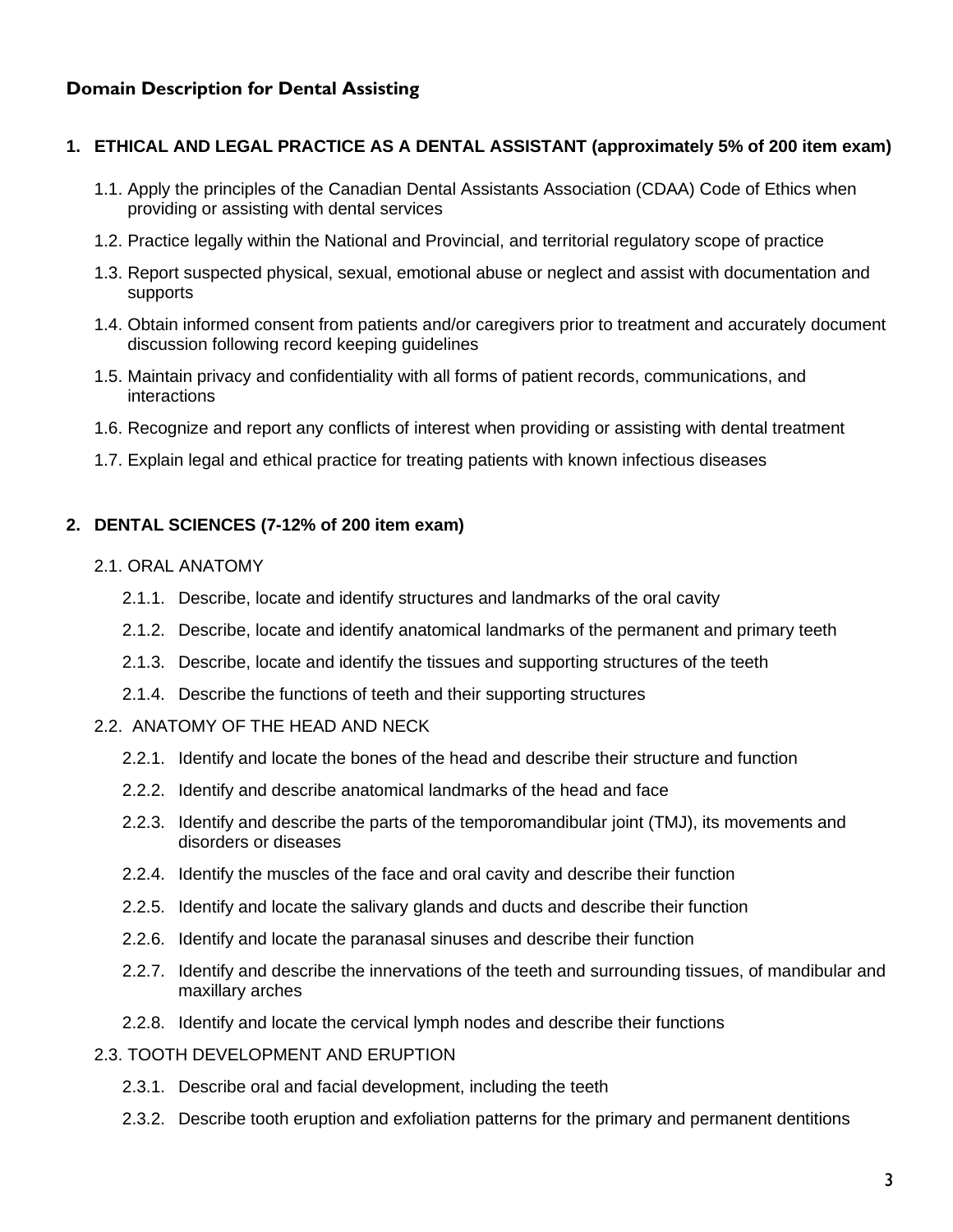#### <span id="page-5-0"></span>2.4. ORAL PATHOLOGY

- 2.4.1. Describe genetic, developmental and acquired anomalies/pathologies of the hard and soft tissues of the oral cavity, including the teeth
- 2.4.2. Describe the causes and progression of hard and soft tissue lesions
- 2.4.3. Identify and describe the correlation between nutrition/diet, prescription and non-prescription drug use, and oral pathologies

#### <span id="page-5-1"></span>2.5. MICROBIOLOGY

- 2.5.1. Identify and describe diseases related to micro-organisms including bacteria, spores, viruses, fungi, protozoa and prions
- 2.5.2. Identify and describe the routes of disease transmission and chain of infection prevention and control

#### <span id="page-5-2"></span>2.6. PHARMACOLOGY

- 2.6.1. Describe the effects and interactions of over-the-counter, non-prescription, prescription and illegal drugs on patient care and identify safety issues that could affect the delivery of dental treatment
- 2.6.2. Explain the rationale for identifying all medications/drugs taken, including dosages and frequency
- 2.6.3. Explain the indications and requirements for pre-medication, prior to dental treatment
- 2.6.4. Interpret information included on a prescription form, including acceptable medical and dental terminology and abbreviations

#### <span id="page-5-3"></span>**3. CLINICAL SUPPORT PROCEDURES (10 - 15% of 200 item exam)**

#### <span id="page-5-4"></span>3.1. PRINCIPLES OF ASEPSIS AND INFECTION PREVENTION

- 3.1.1. Explain the rationale for infection prevention procedures across dental care settings, including:
	- 3.1.1.1. reception and business office area
	- 3.1.1.2. clinical setting
	- 3.1.1.3. laboratory area
	- 3.1.1.4. remote locations
	- 3.1.1.5. mobile clinics
- 3.1.2. Explain and demonstrate approved methods for the prevention of disease transmission including:
	- 3.1.2.1. standard infection control procedures
	- 3.1.2.2. pre-cleaning, disinfection, and sterilization of equipment and supplies
	- 3.1.2.3. proper storage protocols for equipment and supplies
	- 3.1.2.4. quality assurance protocols and proper use of instrument reprocessing equipment
	- 3.1.2.5. personal protective equipment
	- 3.1.2.6. immunization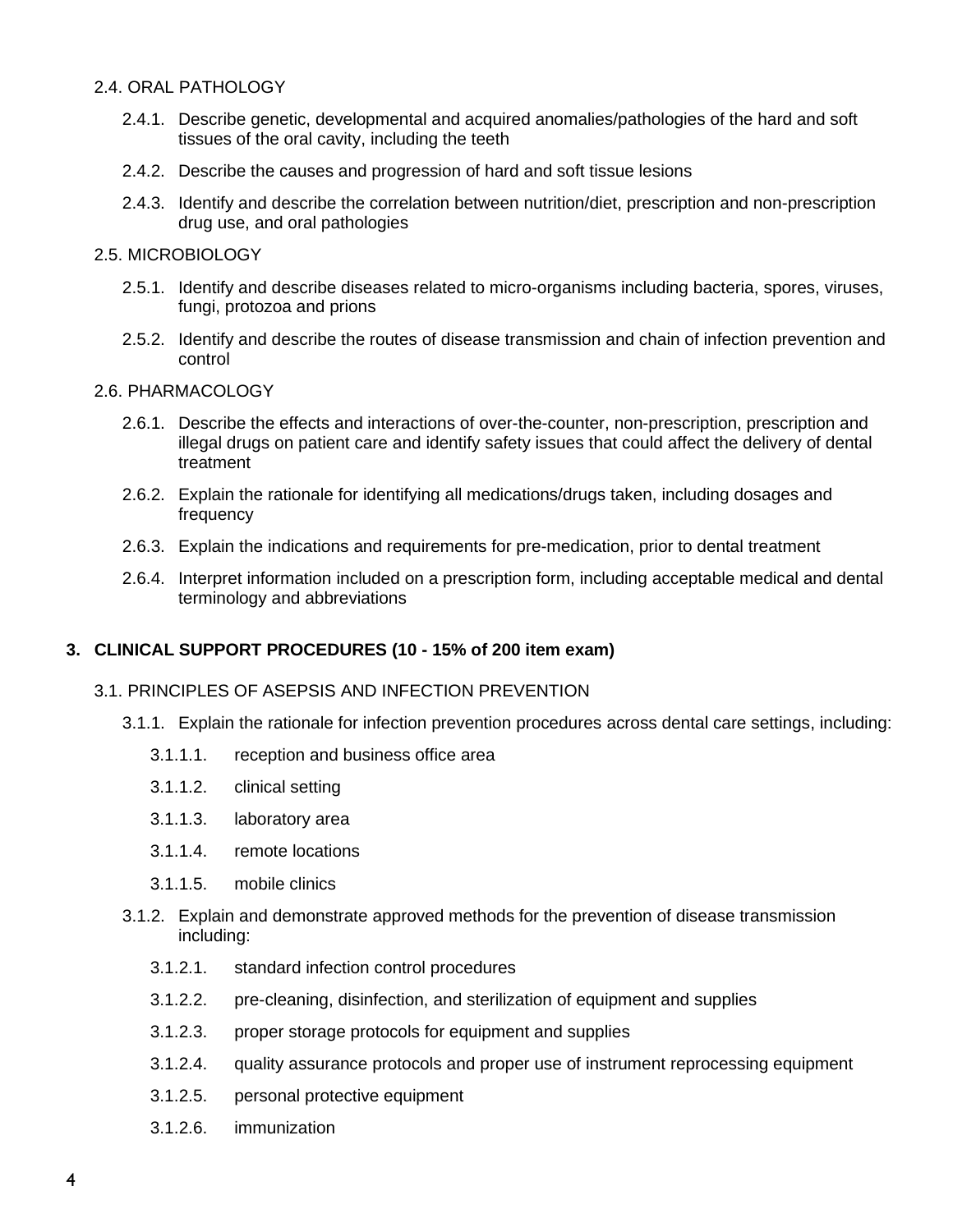- 3.1.3. Employ accepted safety standards for infection prevention and handling of hazardous materials and substances in the workplace including:
	- 3.1.3.1. Workplace Hazardous Materials Information System (WHMIS)
	- 3.1.3.2. Occupational Health and Safety Regulations
	- 3.1.3.3. Waste Disposal Regulations
- 3.1.4. Employ protocols for injury prevention, exposure control, post- exposure first aid and updating employee health records
- 3.1.5. Explain protocols used to reduce biofilm within dental unit waterlines and evacuation systems
- 3.1.6. Maintain laboratory equipment and supplies and operate equipment following best practice protocols for safety and asepsis

#### <span id="page-6-0"></span>3.2. TEAM ERGONOMICS

- 3.2.1. Apply principles of ergonomics in positioning the patient, operator, dental assistant and equipment throughout all procedures
- 3.2.2. Apply the principles of instrument and material transfer to support patient safety, procedural efficiency, and injury prevention, when assisting an operator
- 3.2.3. Demonstrate operator ergonomics and proper instrumentation techniques, to ensure patient safety, procedural efficiency and prevent personal injury
- 3.2.4. Demonstrate exercises for prevention or relief of symptoms related to musculoskeletal disorders and injuries

#### <span id="page-6-1"></span>**4. PATIENT RECORDS (10 - 12% of 200 item exam)**

- 4.1. Apply protocols to comply with legal requirements for updating, maintaining, storing, and transferring patient records, including authenticating entries with initials or signature.
- 4.2. Complete and update patient records using paper-based and electronic systems to include:
	- 4.2.1. personal information
	- 4.2.2. health and dental history, vital signs, medications, and medical alerts
	- 4.2.3. intra-oral and extra-oral examination diagnoses
	- 4.2.4. oral hygiene indices and periodontal notations
	- 4.2.5. diagnostic records including: study models, bite registrations, radiographic images, and photographic images
	- 4.2.6. consent forms, financial and insurance information
	- 4.2.7. treatment plan and progress notes
- 4.3. Use professionally acceptable terminology, charting symbols, abbreviations, correct spelling, and tooth numbering systems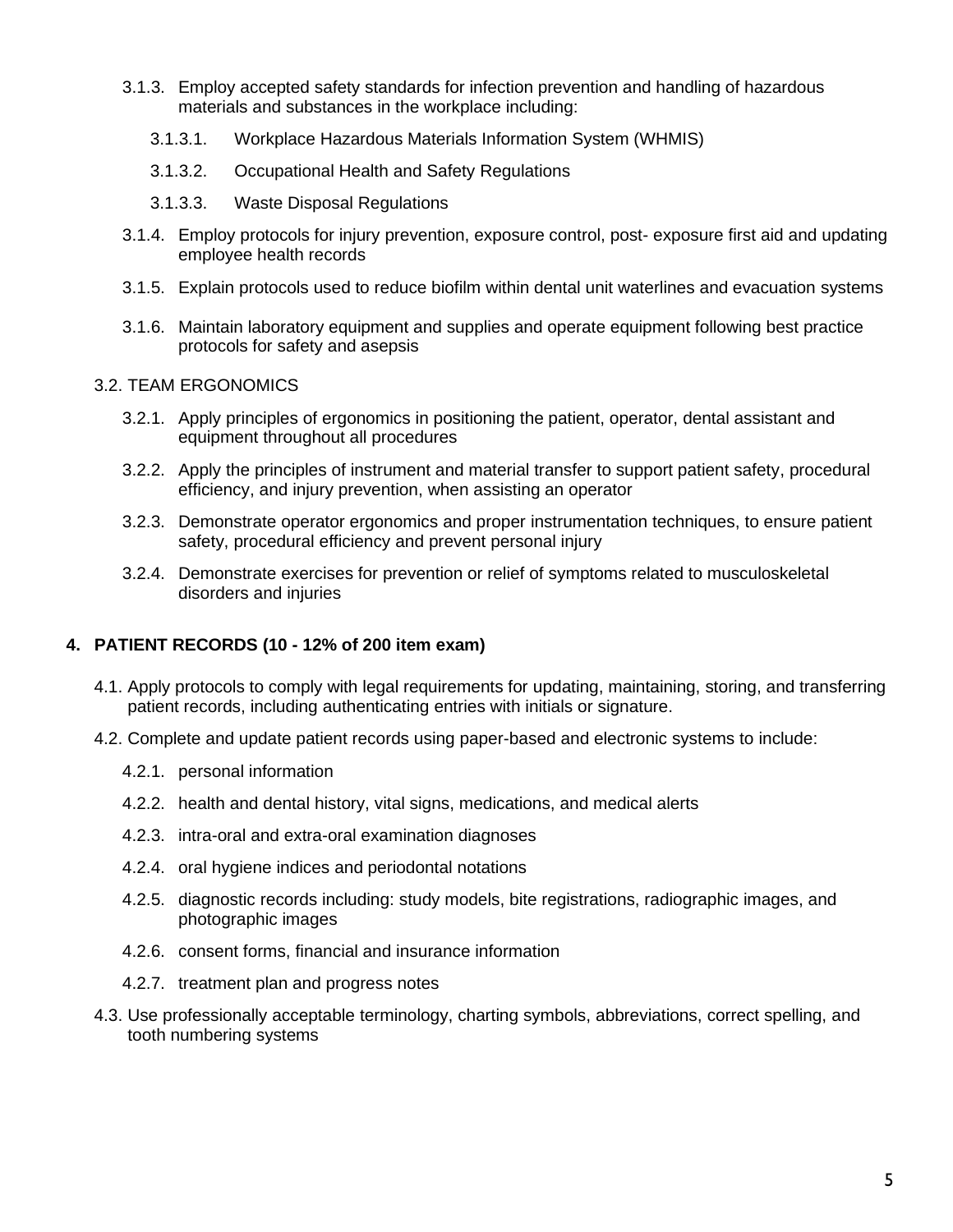## <span id="page-7-0"></span>**5. PATIENT CARE PROCEDURES (40 - 50% of 200 item exam)**

#### <span id="page-7-1"></span>5.1. OBTAIN AND RECORD VITAL SIGNS

- 5.1.1. Explain the rationale for obtaining and recording vital signs.
- 5.1.2. Describe the equipment required for, and obtain and record: pulse, temperature, blood pressure, and respiration.
- 5.1.3. Discuss normal ranges for vital signs and the factors that can affect readings.

#### <span id="page-7-2"></span>5.2. COLLECT DIAGNOSTIC INFORMATION

- 5.2.1. Assist with diagnostic procedures
	- 5.2.1.1. State the types of and provide the rationale for performing diagnostic procedure
	- 5.2.1.2. Prepare and transfer equipment and supplies for diagnostic procedures
	- 5.2.1.3. Observe, monitor and record responses and/or conditions that the patient may present with while in the dental setting
- 5.2.2. Obtain impressions and fabricate study models
	- 5.2.2.1. State the rationale for obtaining impressions and bite registrations for the fabrication of study models
	- 5.2.2.2. Select and prepare equipment and supplies specific to the patient's dentition and anatomy
	- 5.2.2.3. Manipulate impression material according to manufacturer's directions for use
	- 5.2.2.4. Obtain mandibular and maxillary impressions following procedural steps
	- 5.2.2.5. Evaluate, disinfect and prepare impressions for storage or pouring
	- 5.2.2.6. Pour impressions for study models
	- 5.2.2.7. Fabricate, trim, label and store study models
	- 5.2.2.8. Obtain, evaluate and disinfect bite registrations
	- 5.2.2.9. Provide pre-operative, operative and post-operative information/instructions
- 5.2.3. Produce and evaluate radiographic images
	- 5.2.3.1. Describe components of x-ray machines and their functions
	- 5.2.3.2. Describe factors that affect the quantity and quality of the x-ray beam
	- 5.2.3.3. Describe composition and types of radiographic imaging receptors
	- 5.2.3.4. Describe care, storage and handling of radiographic imaging receptors
	- 5.2.3.5. Describe the biological effects of radiation exposure on patients and staff, and the purpose, equipment and processes for radiation monitoring
	- 5.2.3.6. Define the types of radiographic images and the rationale for their use
	- 5.2.3.7. Provide pre-exposure information and instructions to the patient or caregiver and obtain informed consent
	- 5.2.3.8. Apply principles of extra-oral and intra-oral radiographic imaging techniques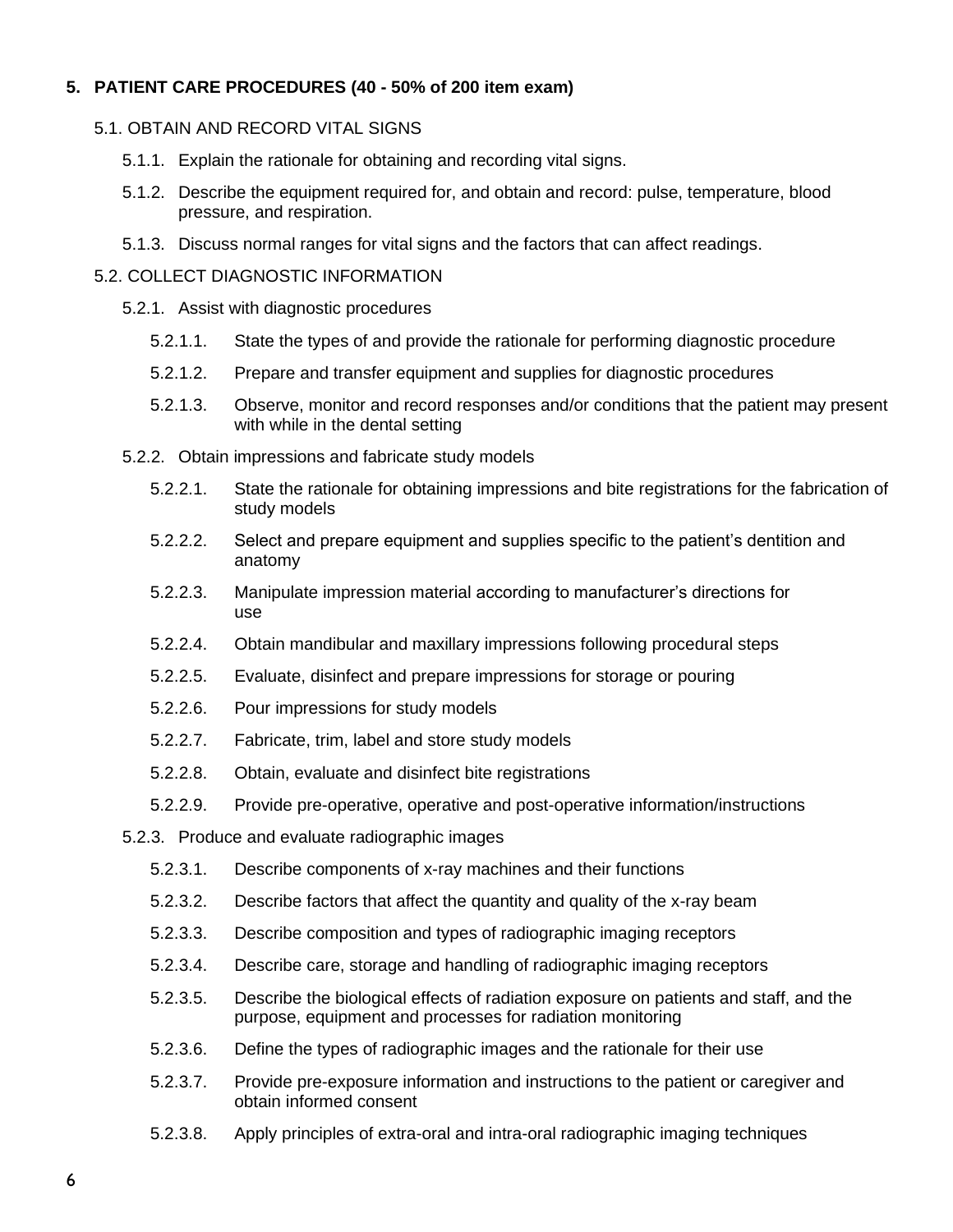- 5.2.3.9. Select and prepare equipment and supplies specific to the patient's dentition and anatomy
- 5.2.3.10. Expose prescribed radiographic images in accordance to A.L.A.R.A. principles
- 5.2.3.11. Upload radiographic image(s) to the patient's record
- 5.2.3.12. Evaluate radiographic images for technical quality, accuracy and diagnostic information
- 5.2.3.13. Explain causes and corrective measures for radiographic image exposure errors
- 5.2.3.14. Explain image enhancement functions associated with software programs
- 5.2.3.15. Describe radiographic image duplicating, transferring and archiving procedures
- 5.2.3.16. Describe the appearance of radiopaque and radiolucent structures on an image
- 5.2.3.17. Identify and describe anatomical landmarks and dental anomalies on radiographic images, including whether they are radiolucent or radiopaque

#### <span id="page-8-0"></span>5.3. EMERGENCY CARE

- 5.3.1. Assist with the assembly and maintenance of basic emergency supplies, drugs and equipment
- 5.3.2. Assist in the prevention and management of in-office patient emergencies
- 5.3.3. Identify and interpret signs and symptoms of medical conditions for the prevention and management of medical emergencies
- 5.3.4. Assist in the management and treatment of dental and medical emergencies within the dental facility

#### <span id="page-8-1"></span>5.4. MANAGEMENT OF PATIENTS WITH SPECIAL NEEDS

- 5.4.1. Schedule appointments to accommodate patients that require treatment modifications
- 5.4.2. Adapt procedures according to patient's physical needs, mobility limitations, age and/or mental health
- 5.4.3. Provide treatment information and instructions to patients, care givers and/or legal guardians with consideration of their cognitive level and communication ability

#### <span id="page-8-2"></span>5.5. ANESTHESIA AND PAIN MANAGEMENT

- 5.5.1. Assist with the application of topical and administration of local anesthetic
	- 5.5.1.1. Identify precautions during application of topical and administration of local anesthetic
	- 5.5.1.2. Describe and locate injection sites for the placement of topical anesthetic for all injection techniques
	- 5.5.1.3. Describe and monitor the patient for signs and symptoms of adverse reactions to topical and/or local anesthetic
	- 5.5.1.4. Describe procedure for application of topical and administration of local anesthetic
	- 5.5.1.5. Prepare equipment and supplies for the application of topical and administration of local anesthetic
	- 5.5.1.6. Apply techniques for the safe assembly, handling and disposal of needles
	- 5.5.1.7. Manage needlestick injuries according to best practise protocols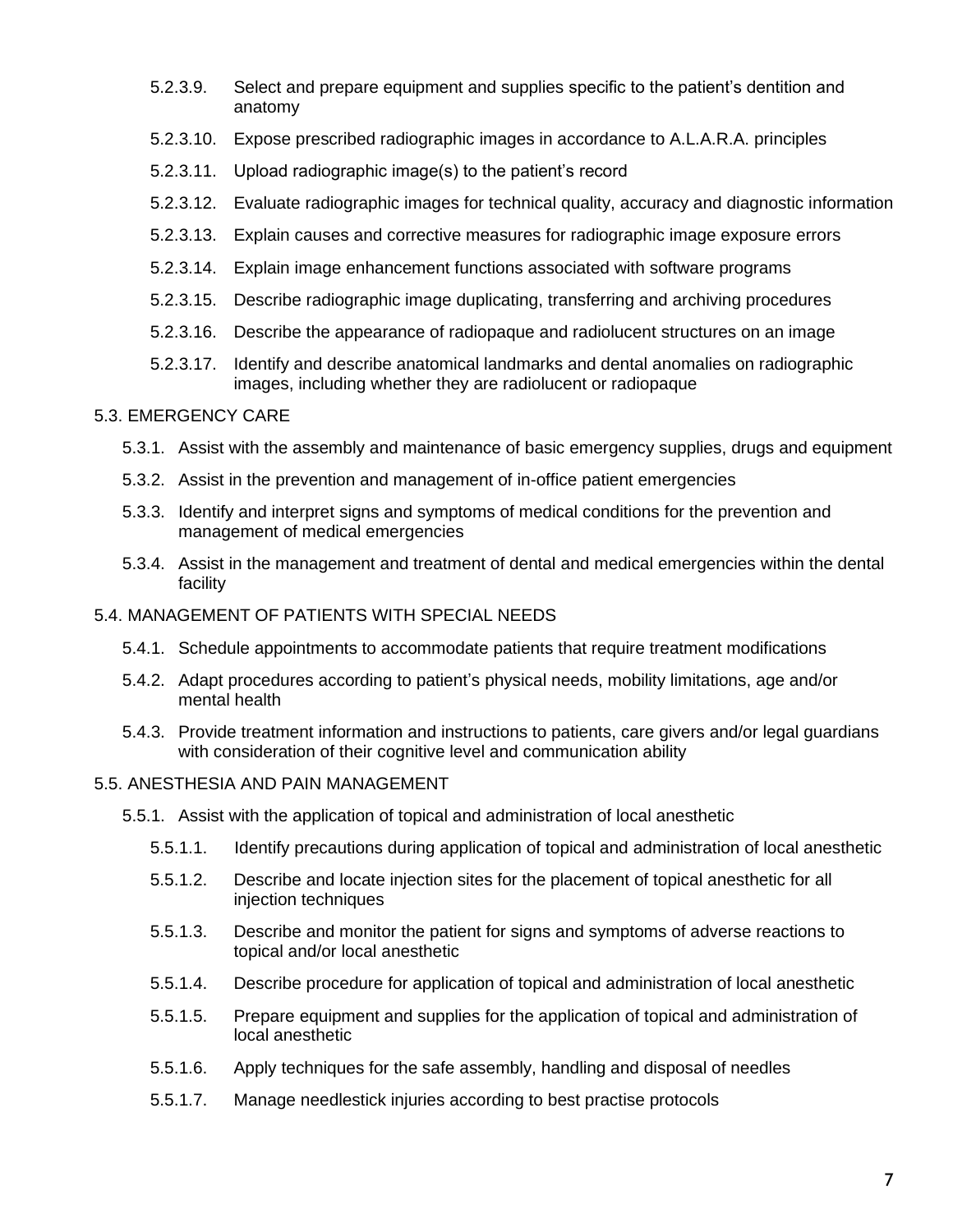- 5.5.1.8. Provide pre-operative, operative and post-operative information/instructions for application of topical and administration of local anesthesia
- 5.5.2. Apply topical anaesthetic agents as prescribed
	- 5.5.2.1. Prepare equipment, supplies and injection site and apply the prescribed topical anesthetic agent according to manufacturer's instructions for use
	- 5.5.2.2. Observe oral tissues for adverse reactions and apply corrective measures if needed
- 5.5.3. Assist with sedation and general anaesthesia
	- 5.5.3.1. Differentiate between levels of sedation and general anaesthesia
	- 5.5.3.2. Identify contra-indications for the administration of sedation techniques and general anesthesia
	- 5.5.3.3. Describe and monitor signs and symptoms of adverse reactions to sedation and general anaesthesia
	- 5.5.3.4. Prepare equipment and supplies for sedation techniques and general anesthesia
	- 5.5.3.5. Monitor and document vital signs before, during and after sedation and general anesthesia
	- 5.5.3.6. Provide verbal/written, pre-operative, operative, post- operative and home care information/instructions for sedation and general anesthesia
- <span id="page-9-0"></span>5.6. MOISTURE CONTROL TECHNIQUES
	- 5.6.1. State indications and contra-indications for various moisture control techniques
	- 5.6.2. Select and prepare equipment and supplies and assist with moisture control for prescribed procedures
	- 5.6.3. Place and remove moisture control equipment and supplies with consideration of the patient's dentition and personal needs
	- 5.6.4. Apply and remove dental dam
		- 5.6.4.1. Select and prepare equipment and supplies considering the patient's dentition and prescribed procedure
		- 5.6.4.2. Assist with the application and removal of dental dam
		- 5.6.4.3. Apply and remove dental dam following procedural steps
		- 5.6.4.4. Evaluate, identify and correct dental dam placement and positioning errors
		- 5.6.4.5. Evaluate, identify and correct isolation effectiveness and isolation errors
		- 5.6.4.6. Provide pre-operative, operative and post-operative information/instructions
	- 5.6.5. Position oral evacuation to maintain a dry operating field, for single or multiple operator procedures, considering patient comfort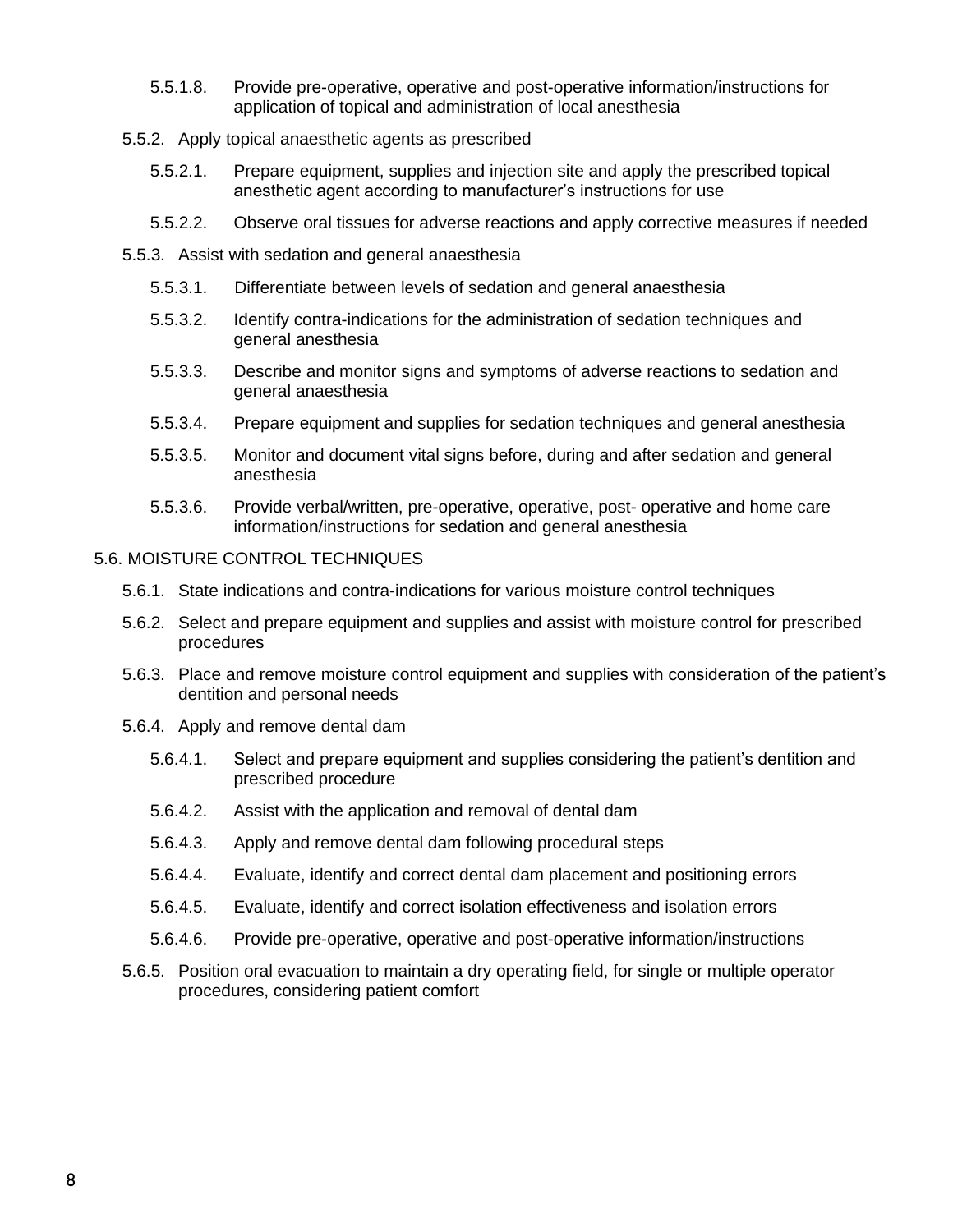#### <span id="page-10-0"></span>5.7. OPERATIVE DENTISTRY PROCEDURES

- 5.7.1. Assign cavity classifications to lesions and restorations
- 5.7.2. Use terminology associated with cavity preparations and restorations
- 5.7.3. Assist with the application of supplemental dental materials
	- 5.7.3.1. Describe the functions and benefits of liners, bases, and bonding materials and the indications and contra-indications for their use
	- 5.7.3.2. Describe the components of bonding systems, their uses, effects and precautions
	- 5.7.3.3. List the order of placement and location for treatment liners, bases and bonding systems
	- 5.7.3.4. Prepare, manipulate and transfer treatment liner, base, acid etchant and bonding materials according to manufacturer's instructions for use
- 5.7.4. Apply treatment liners (no pulpal involvement), acid etch and bonding materials
	- 5.7.4.1. Select and prepare equipment and supplies appropriate to the selected material(s)
	- 5.7.4.2. Apply treatment liners, acid etchant and bonding materials following procedural steps and manufacturer's instruction for use
	- 5.7.4.3. Evaluate placement according to criteria and make corrective measures as required
- 5.7.5. Assist with the application and removal of matrix systems and wedges
	- 5.7.5.1. State the rationale for using differing matrix systems and wedges
	- 5.7.5.2. Select and assemble a matrix system and wedge(s) for prescribed restorative procedures
	- 5.7.5.3. Assist with placement and removal of matrix system and wedge(s)
- 5.7.6. Apply and remove matrix systems and wedge(s)
	- 5.7.6.1. Select and prepare equipment and supplies
	- 5.7.6.2. Apply matrix system and wedge(s) following procedural steps and evaluate according to criteria
	- 5.7.6.3. Correct application or placement errors for matrix system or wedge(s)
	- 5.7.6.4. Remove matrix system and wedge(s) following procedural steps and assess adjacent tissues
- 5.7.7. Assist with preparation and placement of permanent restorative materials
	- 5.7.7.1. Describe the properties of and explain the rationale for the use of amalgam and permanent, direct restorative materials
	- 5.7.7.2. Prepare equipment and supplies and assist with amalgam placement, finishing and adjustment procedures, observing mercury hygiene best practice management
	- 5.7.7.3. Describe permanent, direct restorative materials and their polymerization
	- 5.7.7.4. Prepare equipment and supplies and assist with placement, finishing and adjustment of permanent, direct restorative materials
	- 5.7.7.5. Provide verbal/written, pre-operative, operative, post- operative and home care information/instructions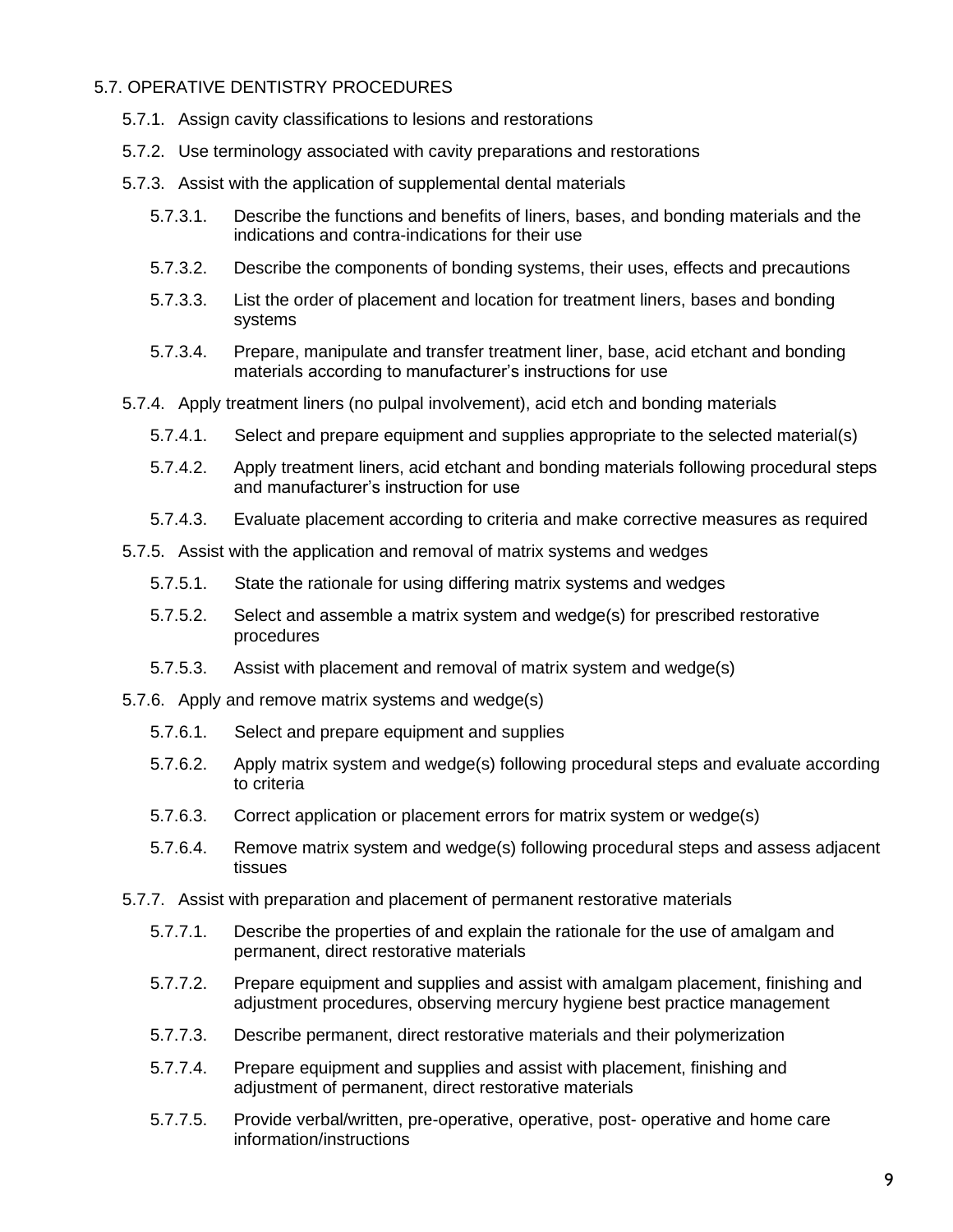- 5.7.8. Assist with the preparation and placement of temporary restorative materials
	- 5.7.8.1. Explain the rationale for using various types of temporary restorative materials
	- 5.7.8.2. Prepare equipment and supplies and assist with preparation, placement, finishing and adjustment of temporary restorative materials
	- 5.7.8.3. Provide verbal/written, pre-operative, operative, post- operative and home care information/instructions
- 5.7.9. Assist with vital and non-vital tooth whitening techniques
	- 5.7.9.1. State indications and contra-indications for whitening of vital and non-vital teeth
	- 5.7.9.2. Describe vital and non-vital tooth whitening materials and techniques
	- 5.7.9.3. Describe the side-effects which may result from tooth whitening
	- 5.7.9.4. Prepare equipment and supplies and assist with vital and non-vital tooth whitening
	- 5.7.9.5. Provide verbal/written, pre-operative, operative, post- operative and home care information/instructions
- 5.7.10. Assist with placement of dental implants
	- 5.7.10.1. State indications and contra-indications for the placement of the various types of dental implants
	- 5.7.10.2. Describe diagnostic information necessary to prepare for dental implant placement
	- 5.7.10.3. Prepare equipment and supplies and describe the treatment sequence required for the placement of dental implants
	- 5.7.10.4. Assist with dental implant placement following protocols for sterile surgical conditions
	- 5.7.10.5. Describe the treatment/management of complications or conditions that may arise from the placement of dental implants
	- 5.7.10.6. Provide verbal/written, pre-operative, operative, post- operative and home care information/instructions

#### <span id="page-11-0"></span>5.8. ORAL AND MAXILLOFACIAL SURGICAL PROCEDURES

- 5.8.1. State indications and contra-indications for surgical procedures
- 5.8.2. Prepare equipment and supplies and assist with indicated surgical procedure(s)
- 5.8.3. Assist with procedure following protocols for sterile surgical conditions
- 5.8.4. Describe treatment/management of complications or conditions that may arise from surgical procedures
- 5.8.5. Perform suture removal
	- 5.8.5.1. Identify various suture materials/compositions and suturing techniques
	- 5.8.5.2. Assess post-surgical soft tissue for signs of healing, infection or post- operative complications; report to the dentist and record findings
	- 5.8.5.3. Debride and evaluate surgical/operative site to determine where to cut suture(s)
	- 5.8.5.4. Cut and remove suture(s)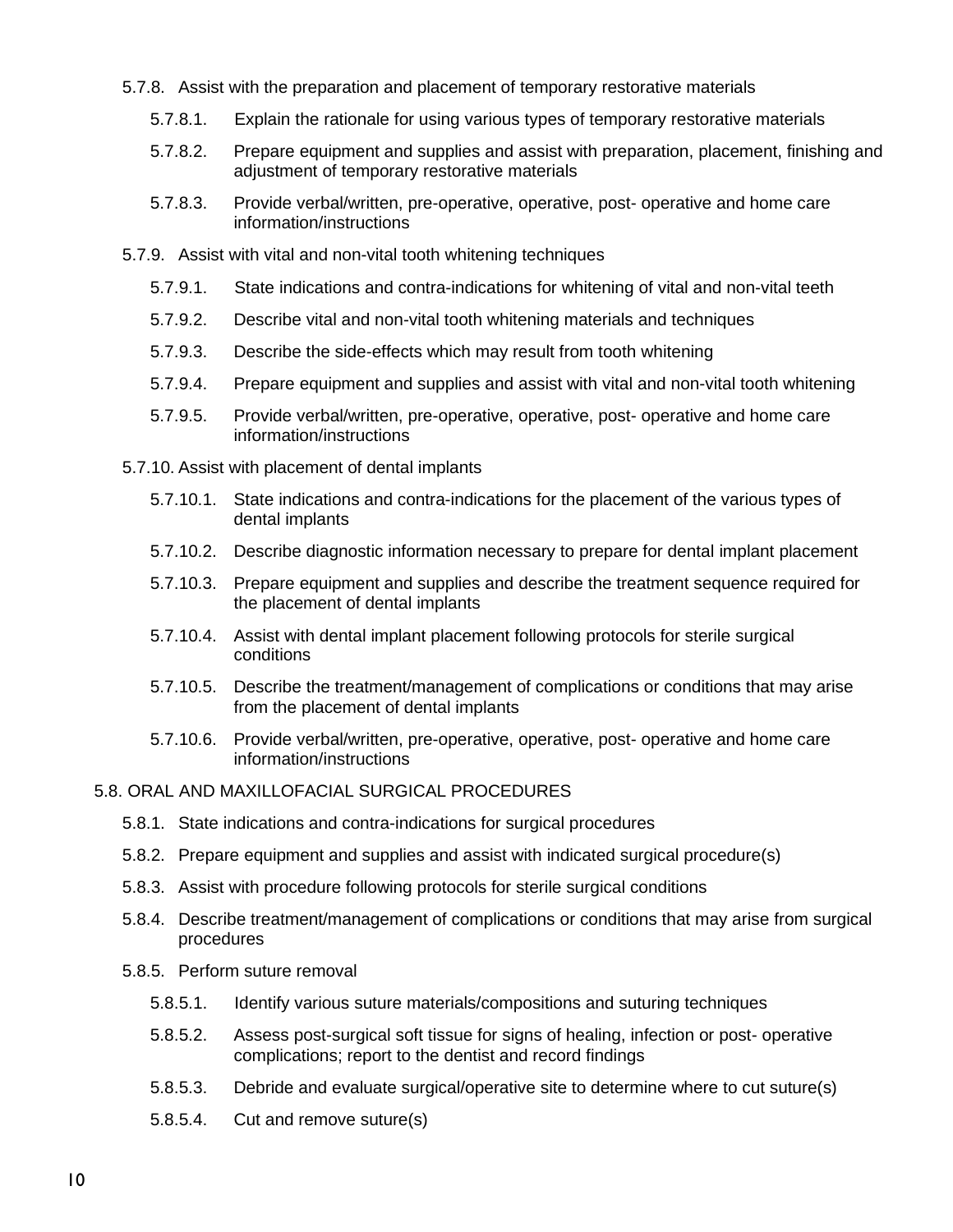5.8.6. Provide verbal/written, pre-operative, operative, post- operative and home care information/instructions

#### <span id="page-12-0"></span>5.9. ENDODONTIC PROCEDURES

- 5.9.1. State indications and contra-indications for endodontic procedures
- 5.9.2. Describe diagnostic tests and responses, to determine tooth vitality
- 5.9.3. Prepare equipment and supplies and assist with indicated endodontic procedures in both primary and permanent dentitions
- 5.9.4. Describe treatment/management of complications or conditions that may arise from endodontic procedures
- 5.9.5. Provide verbal/written, pre-operative, operative, post-operative and home care information/instructions

#### <span id="page-12-1"></span>5.10. PERIODONTIC PROCEDURES

- 5.10.1. State indications and contra-indications for periodontal procedures
- 5.10.2. Describe the components of a periodontal examination and the recording/charting of each component
- 5.10.3. Describe signs and/or symptoms of healthy gingiva, gingivitis and periodontitis
- 5.10.4. Prepare equipment and supplies and assist with indicated periodontal procedures
- 5.10.5. Describe treatment/management of complications or conditions which may arise from periodontal procedures
- 5.10.6. Provide verbal/written, pre-operative, operative, post-operative and home care information/instructions

#### <span id="page-12-2"></span>5.11. PROSTHODONTIC PROCEDURES

- 5.11.1. Differentiate between fixed and removable prostheses
- 5.11.2. Describe diagnostic information and records required to plan for fixed or removable prostheses
- 5.11.3. State indications and contra-indications for fixed and removable prostheses
- 5.11.4. Prepare equipment and supplies and assist with indicated prosthodontic procedures
- 5.11.5. Prepare or fabricate trays for final impressions
- 5.11.6. Describe computer-generated prostheses/restorations and their associated procedures
- 5.11.7. Describe the dental assistant's role in the preparation, packaging, digital information transfer, delivery and reception of prosthodontic cases
- 5.11.8. Describe treatment/management of complications or conditions that may arise from prosthodontic procedures
- 5.11.9. Provide verbal/written, pre-operative, operative, post-operative and home care information/instructions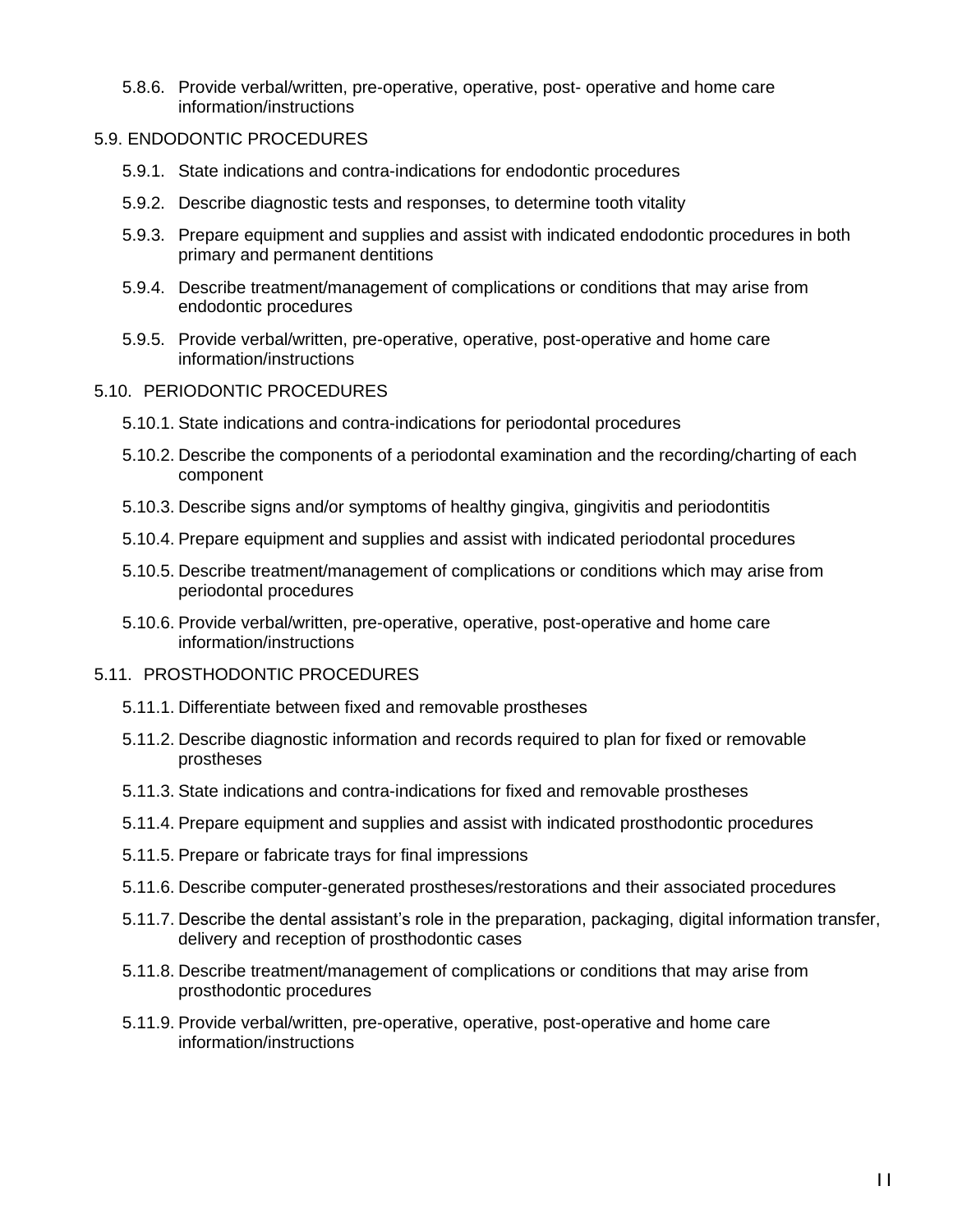#### <span id="page-13-0"></span>5.12. ORTHODONTIC PROCEDURES

- 5.12.1. Describe and classify occlusion and malocclusion according to Angle's Classification
- 5.12.2. Use terminology associated with malaligned teeth and arches
- 5.12.3. Identify and describe factors affecting occlusion
- 5.12.4. Differentiate between fixed and removable orthodontic appliances
- 5.12.5. State indications and contra-indications for orthodontic intervention
- 5.12.6. Prepare equipment and supplies and assist with indicated orthodontic procedures
- 5.12.7. Describe records required for case presentation and for informed consent for treatment
- 5.12.8. Describe clear aligner orthodontic treatment including procedural steps
- 5.12.9. Describe the dental assistant's role in written and verbal communication with the dental laboratory or appliance manufacturer
- 5.12.10. Coordinate the preparation, packaging, digital information transfer, delivery and reception of orthodontic cases
- 5.12.11. Describe treatment/management of complications or conditions that may arise from orthodontic procedures
- 5.12.12. Provide verbal/written, pre-operative, operative, post-operative and home care information/instructions

## <span id="page-13-1"></span>**6. PRACTICE MANAGEMENT PROCEDURES (5-10% of 200 item exam)**

- 6.1. Manage and maintain filing, recall and inventory systems in both paper-based and electronic systems
- 6.2. Manage patient appointments, referrals and consultations
- 6.3. Manage and maintain financial records in both paper-based and electronic systems
- 6.4. Maintain equipment records, manuals and service contracts
- 6.5. Describe various administrative support tasks which contribute to the development and/or maintenance of office policies and procedures

## <span id="page-13-2"></span>**7. PREVENTIVE PROCEDURES (15-20% of 200 item exam)**

#### <span id="page-13-3"></span>7.1. PROVIDE ORAL HYGIENE INSTRUCTION

- 7.1.1. Describe the periodontal disease process and the factors affecting its development and progress
- 7.1.2. Describe the caries process and the factors affecting its development and progress
- 7.1.3. Describe the indications, contra-indications, types, purposes and methods of applying disclosing agents
- 7.1.4. Apply the principles of instruction and learning to individuals and groups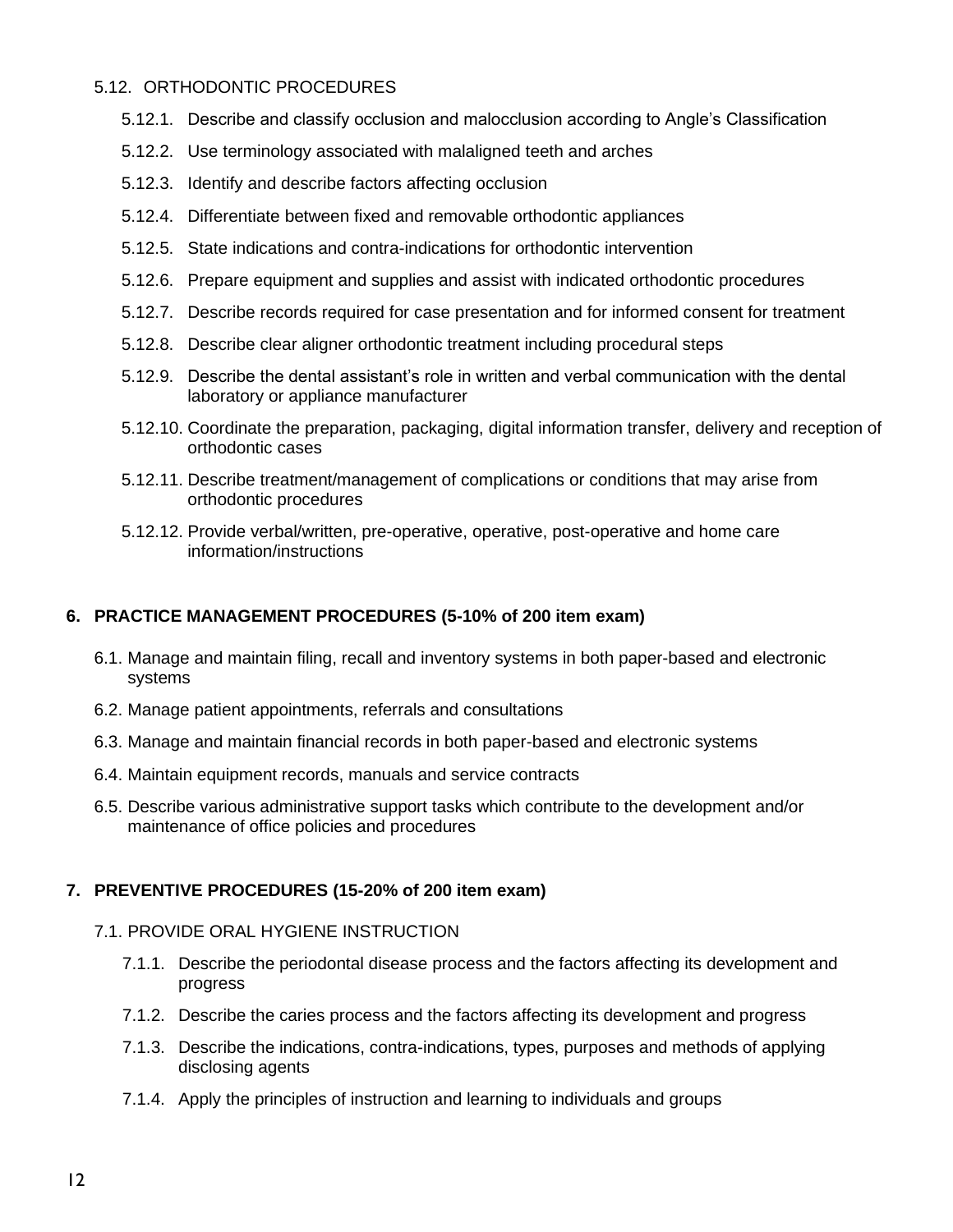- 7.1.5. Observe, collect and record data to assess patient needs using methods such as: plaque/biofilm indices, disclosing agents in addition to observation of tissue condition(s)
- 7.1.6. Develop oral hygiene goals using patient centered approach and explain goals specific to patient needs
- 7.1.7. Select and demonstrate oral care aids specific to oral conditions to achieve determined needs and goals
- 7.1.8. Apply disclosing agents according to manufacturer's instructions for use
- 7.1.9. Discuss disclosing agent results with patient and/or caregiver
- 7.1.10. Evaluate outcomes of oral hygiene instruction, provide feedback and make necessary modifications

#### <span id="page-14-0"></span>7.2. PROVIDE NUTRITIONAL COUNSELING RELATIVE TO ORAL HEALTH

- 7.2.1. List nutrients, their sources, function(s)and effects
- 7.2.2. Collect data to assess patient's oral health needs related to nutrition
- 7.2.3. Make dietary recommendations specific to oral health condition(s)
- 7.2.4. Evaluate nutritional counseling outcomes, provide feedback and make recommendations and/or modifications

#### <span id="page-14-1"></span>7.3. PERFORM CORONAL POLISHING

- 7.3.1. State the rationale, indications and contra-indications for coronal polishing
- 7.3.2. Differentiate between intrinsic and extrinsic stain(s)
- 7.3.3. Describe causes and formation of stains
- 7.3.4. Select and prepare coronal polishing equipment and supplies specific to the patient's needs
- 7.3.5. Use appropriate coronal polishing technique(s) to remove extrinsic stain(s)
- 7.3.6. Evaluate coronal polishing outcomes and make any necessary modifications
- 7.3.7. Provide verbal/written, pre-operative, operative, post-operative and home care information/instructions
- <span id="page-14-2"></span>7.4. APPLY ANTI-CARIOGENIC AGENTS
	- 7.4.1. State the rationale, indications and contra-indications for application of various anti-cariogenic agents
	- 7.4.2. Describe the effects of anti-cariogenic agents on tooth structure
	- 7.4.3. Describe and differentiate between delivery methods for topical application of anti-cariogenic agents
	- 7.4.4. Assess patient needs for choice and application method of anti-cariogenic agent(s)
	- 7.4.5. Select and prepare equipment and supplies for various types of anti- cariogenic agents and delivery methods, specific to patient's needs
	- 7.4.6. Apply anti-cariogenic agents according to manufacturer's instructions for use
	- 7.4.7. Evaluate anti-cariogenic agent outcomes, provide feedback and make necessary recommendations and/or modifications